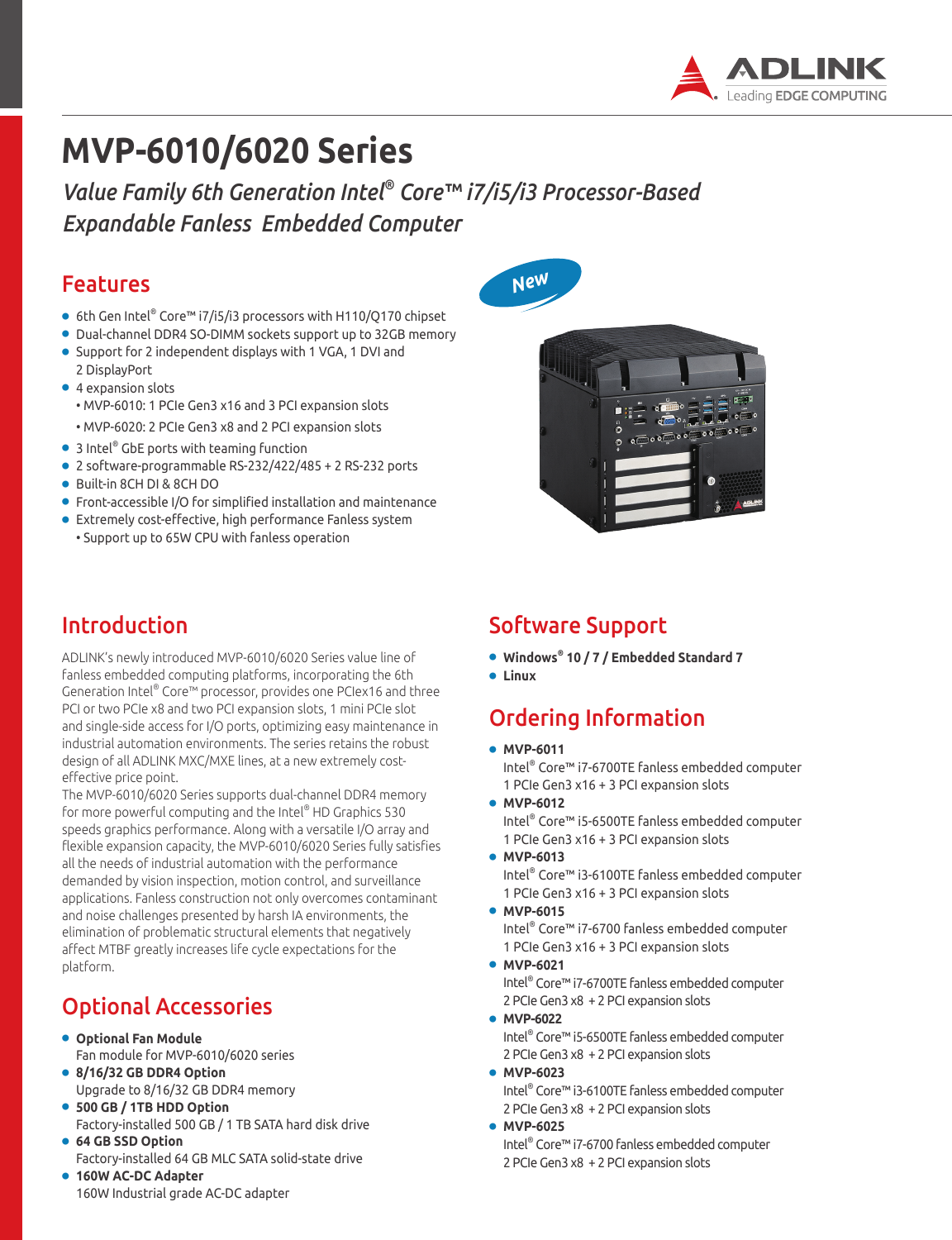

## Specifications

|                                 | <b>Expandable Fanless Embedded Computers</b>                                                                                    |                                                                           |                                                                             | <b>Integrated Fanless</b><br><b>Embedded Computers</b>                       |
|---------------------------------|---------------------------------------------------------------------------------------------------------------------------------|---------------------------------------------------------------------------|-----------------------------------------------------------------------------|------------------------------------------------------------------------------|
| <b>Model Name</b>               | MVP-6010/6020 Series                                                                                                            |                                                                           | <b>MVP-6000 Series</b>                                                      | <b>MVP-5000 Series</b>                                                       |
|                                 | <b>New</b>                                                                                                                      |                                                                           |                                                                             |                                                                              |
| System                          |                                                                                                                                 |                                                                           |                                                                             |                                                                              |
| Processor                       | Intel® Core™<br>Intel® Core™ i7-6700 (65W)<br>i7-6700TE/i5-6500TE/<br>i3-6100TE                                                 |                                                                           | Intel® Core™<br>i7-6700TE/i5-6500TE/i3-6100TE                               |                                                                              |
| Chipset                         | MVP-6010 Series: H110<br>H110<br>MVP-6020 Series: Q170                                                                          |                                                                           |                                                                             |                                                                              |
| Video                           | 1 VGA + 2 DisplayPort + 1 DVI-D                                                                                                 |                                                                           |                                                                             |                                                                              |
| Memory                          | 4 GB DDR4 2133 MHz (up to 32 GB)                                                                                                |                                                                           |                                                                             |                                                                              |
| I/O Interface                   |                                                                                                                                 |                                                                           |                                                                             |                                                                              |
| <b>Expansion slots</b>          | 1 PCIe Gen3 x16 + 3 PCI expansion slots for<br>MVP-6010 Series<br>2 PCIe Gen3 x8 + 2 PCI expansion slots for<br>MVP-6020 Series |                                                                           | 1 PCIe Gen3 x16 + 1 PCI                                                     |                                                                              |
| <b>Fthernet</b>                 | 3 Intel® 1211 AT GbE ports<br>WOL and teaming functions are supported                                                           |                                                                           |                                                                             |                                                                              |
| Serial Ports                    | 4 COM by DB9 connector<br>2 BIOS selectable RS-232/422/485 + 2x RS-232<br>RS-485 with auto flow control                         |                                                                           |                                                                             |                                                                              |
| <b>USB</b>                      | 6 external USB ports (4 USB 3.0 +2 USB 2.0)<br>1 internal USB 2.0 port                                                          |                                                                           |                                                                             |                                                                              |
| <b>DIO</b>                      | 8-CH DI and 8-CH DO                                                                                                             |                                                                           |                                                                             |                                                                              |
| Mini PCle                       | 1 internal mini PCIe socket                                                                                                     |                                                                           |                                                                             |                                                                              |
| <b>USIM</b>                     | 1 USIM socket                                                                                                                   |                                                                           |                                                                             |                                                                              |
| Audio<br><b>Power Supply</b>    | 1 Mic-in and 1 Line out                                                                                                         |                                                                           |                                                                             |                                                                              |
| DC Input                        | Built-in 12-24 VDC wide-range DC input<br>3P pluggable connector with latch (V-, GND, V+)                                       |                                                                           |                                                                             |                                                                              |
| AC Input                        | Optional 160 W external AC-DC adapter for AC input                                                                              |                                                                           |                                                                             |                                                                              |
| <b>Storage Device</b>           |                                                                                                                                 |                                                                           |                                                                             |                                                                              |
| <b>SATA HDD</b>                 | 1 SATA port for 2.5" HDD/SSD installation (up to 6 Gb/s)                                                                        |                                                                           |                                                                             |                                                                              |
| CompactFlash Socket             | 1 Type II CFast                                                                                                                 |                                                                           |                                                                             |                                                                              |
| Mechanical<br><b>Dimensions</b> |                                                                                                                                 | 220 (W) x 210 (D) x 208.7 (H)mm<br>$(8.67'' \times 8.27'' \times 8.21'')$ | 220 (W) x 210 (D) x<br>170 (H) mm<br>$(8.67'' \times 8.27'' \times 6.69'')$ | 220 (W) x 210 (D) x<br>$121(H)$ mm<br>$(8.67'' \times 8.27'' \times 4.76'')$ |
| Weight                          | 4.7 kg (10.36 lbs)                                                                                                              |                                                                           | 4.5 kg (9.92 lbs)                                                           | 3.6 kg (7.9 lb)                                                              |
| Mounting                        | Wall mount kit                                                                                                                  |                                                                           |                                                                             |                                                                              |
| Environmental                   |                                                                                                                                 |                                                                           |                                                                             |                                                                              |
| Operating Temperature           | $0$ to $50^{\circ}$ C                                                                                                           | $0$ to $40^{\circ}$ C                                                     | $0$ to $50^{\circ}$ C                                                       |                                                                              |
| Storage Temperature             | -40 to 85°C (-40 to 185°F) (excl. HDD/SDD/CFast)                                                                                |                                                                           |                                                                             |                                                                              |
| Humidity                        | $\sim$ 95% @ 40°C (non-condensing)                                                                                              |                                                                           |                                                                             |                                                                              |
| Vibration                       | Operating, 5 Grms, 5-500 Hz, 3 axes (w/ CFast or SSD)<br>Operating, 0.5 Grms, 5-500 Hz, 3 axes (w/ HDD)                         |                                                                           |                                                                             |                                                                              |
| <b>ESD</b>                      | Contact +/-4KV, Air +/-8KV                                                                                                      |                                                                           |                                                                             |                                                                              |
| Shock                           | Operating, 100 Grms, half sine 11ms duration (w/ CFast or SSD)                                                                  |                                                                           |                                                                             |                                                                              |
| EMC                             | CE & FCC Class A                                                                                                                |                                                                           |                                                                             |                                                                              |
| Safety                          | UL/cUL, CB, CCC                                                                                                                 |                                                                           |                                                                             |                                                                              |